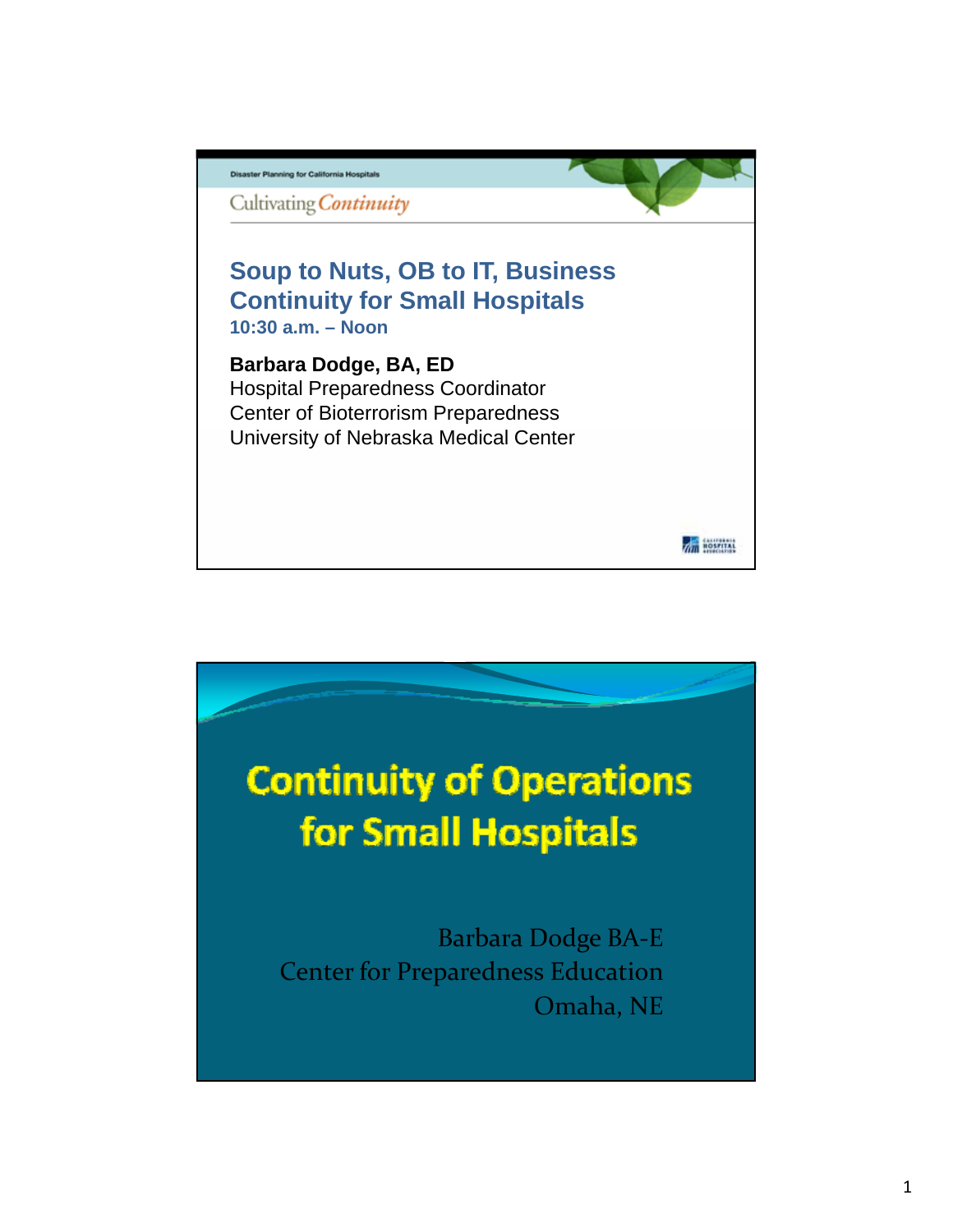

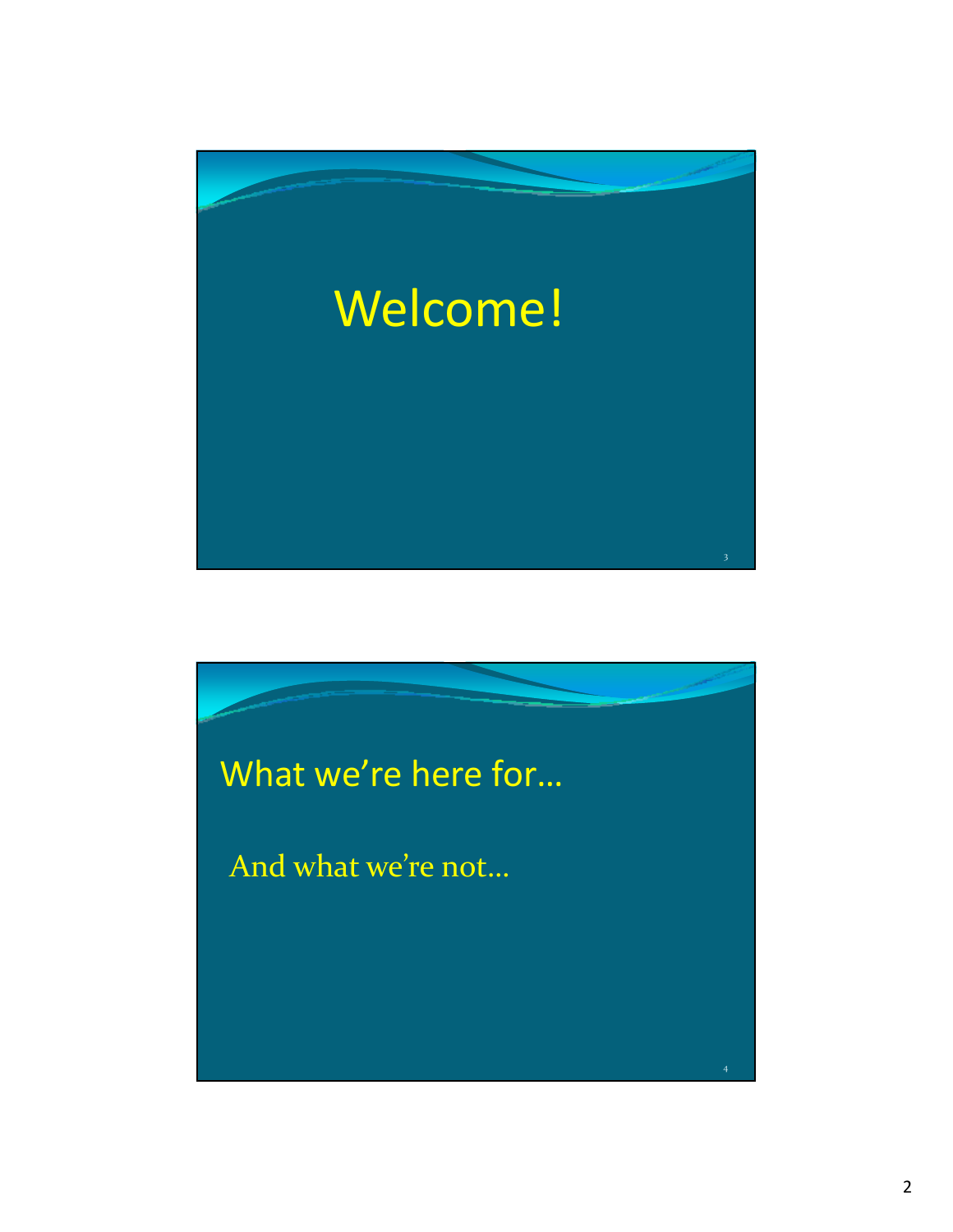

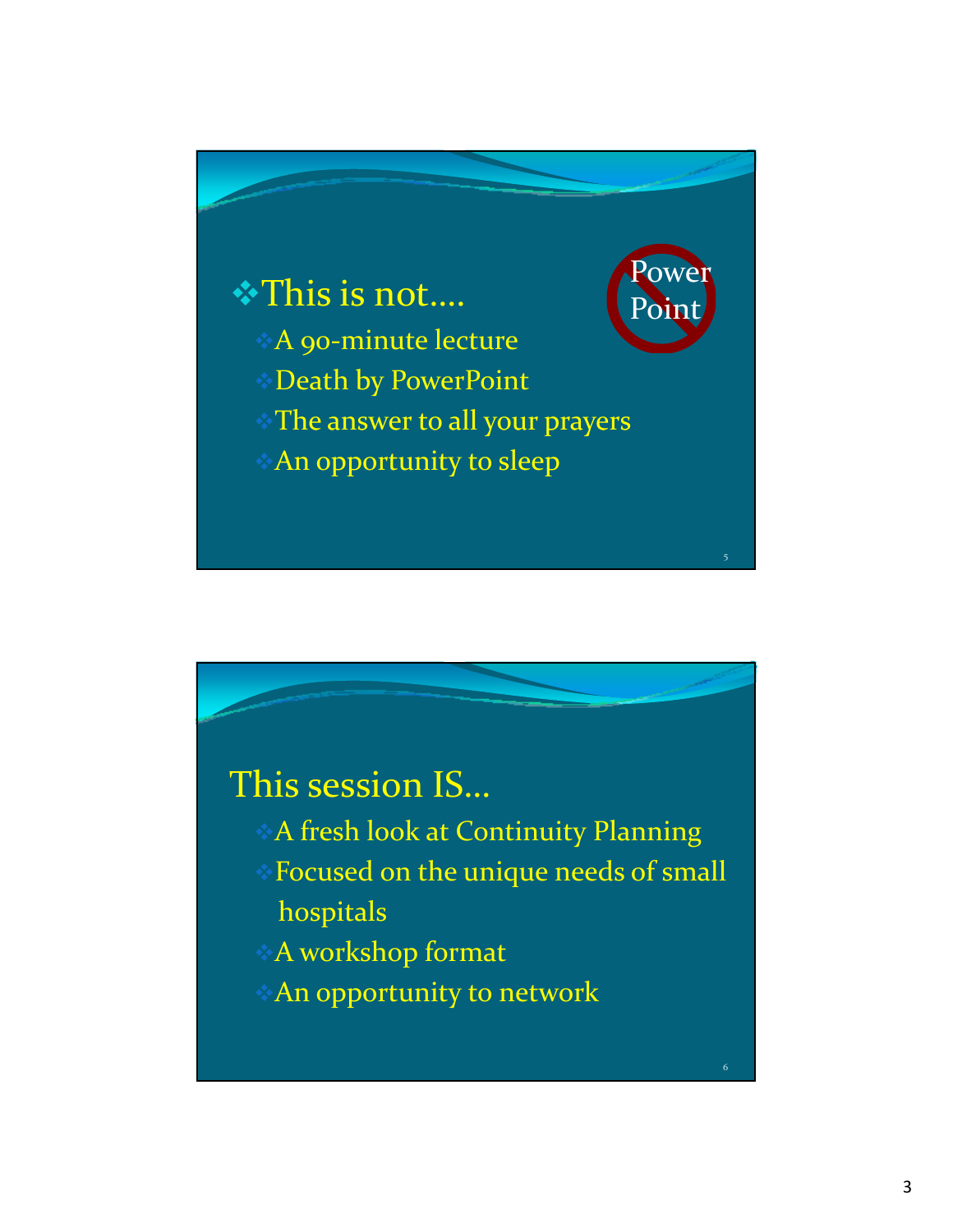# Questions for you

### Who is here?

- Who attended the pre conference session?
- Who is from a critical access hospital?
- Those 25‐100 beds?
- $\div$  Over 100?



### \* To briefly review:

- The purpose of a COOP
- The parts of a COOP
- To participate in small group discussions on the unique needs of small hospitals
- To determine plan and best use of a COOP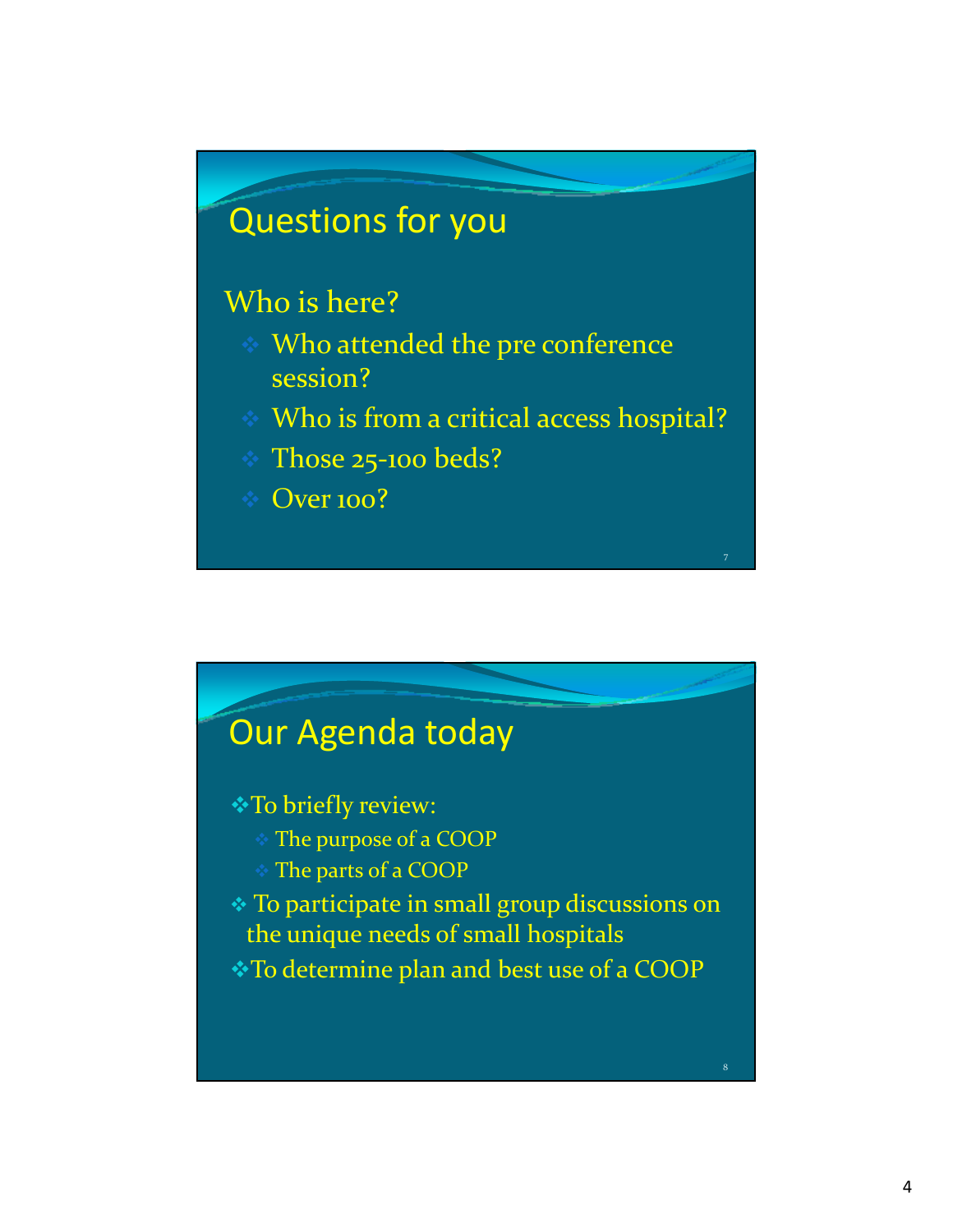# Purpose/Goal of a COOP

- 1) To ensure the hospital is prepared to respond to emergencies, recover from them and minimize their impact
- 2) Provide critical business services
- 3) Provide timely direction, control and coordination to staff and other critical partners
- 4) Return to normal operations as soon as practical

9

### Purpose of a Continuity of Operations Plan

To establish a policy and guidance to ensure the essential business functions of your hospital are continued in the event that a man‐made, natural or technological emergency disrupts (or threatens to disrupt) normal business operations.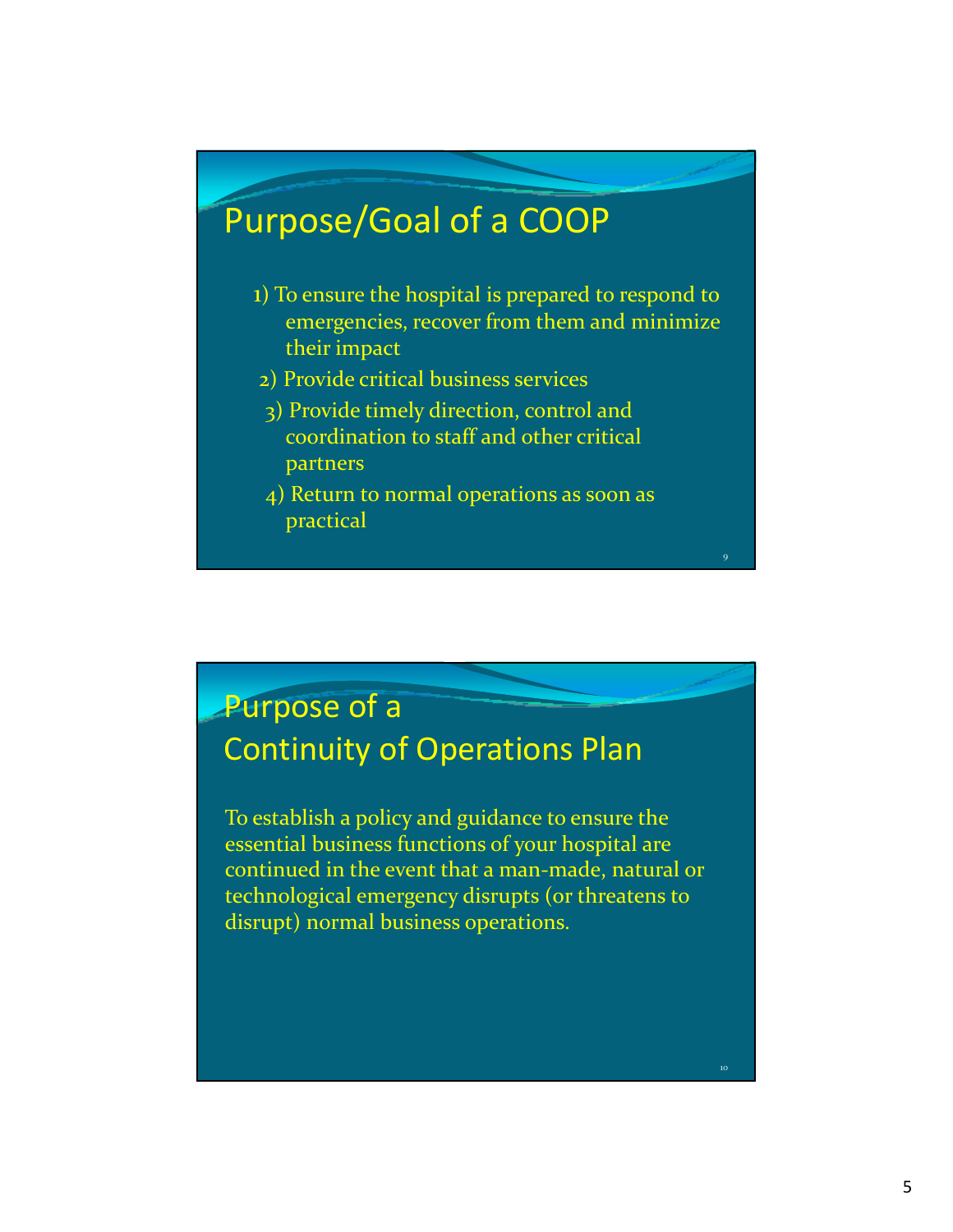

# Examples

**UNMC VISION:** *To be a world-renowned health sciences center, continuing the commitment to community health, providing state‐of‐the art health care.*

*To rank as a leading research center.*

*To deliver the best‐educated health professionals and scientists into the practice world*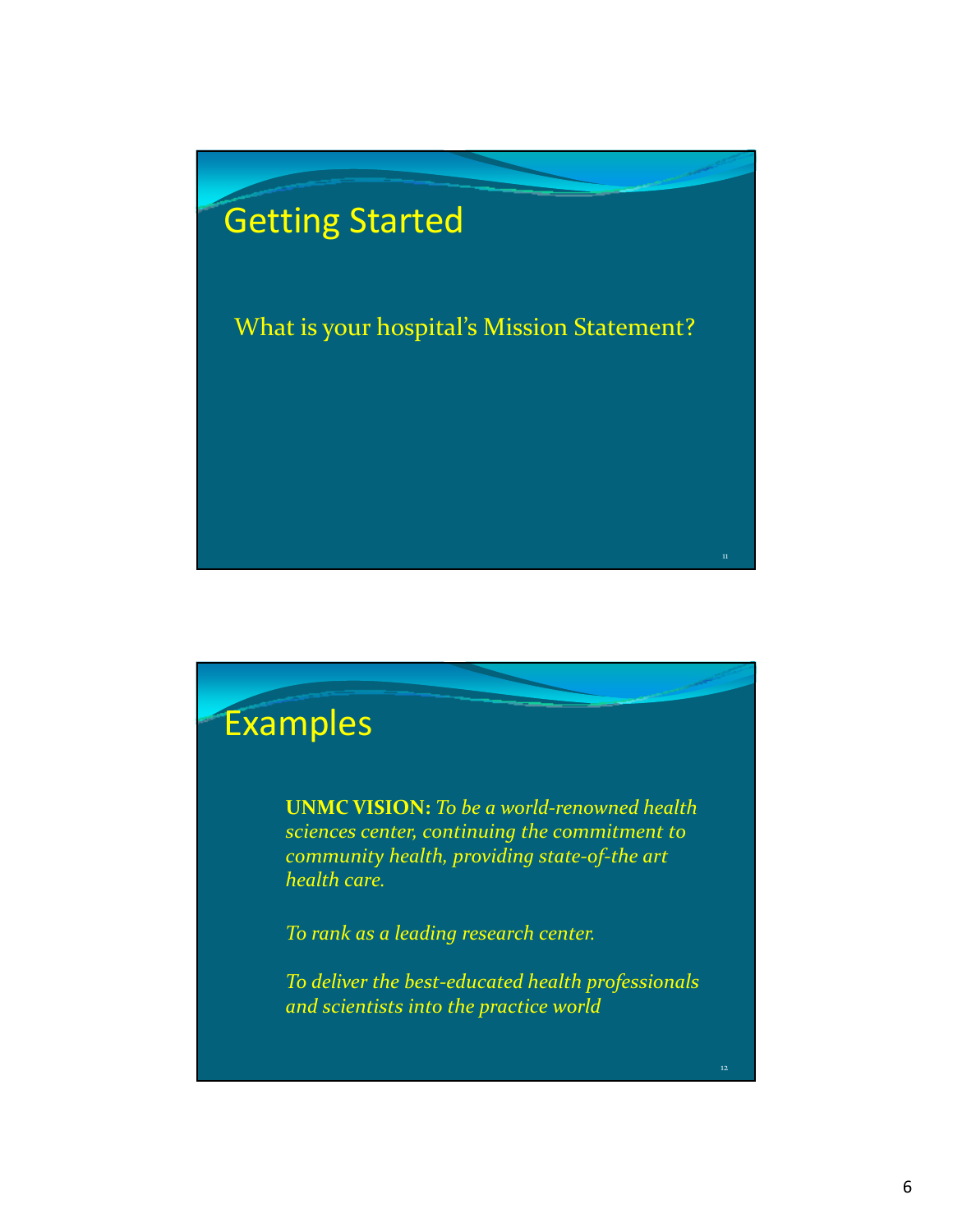## Examples

#### **Good Samaritan Hospital, Kearney NE p ,**

#### **Our Mission**

The mission of Good Samaritan Hospital is to nurture the healing ministry of the Church by bringing it new life, energy and viability in the  $21<sup>st</sup>$ Century. Fidelity to the Gospel urges us to emphasize human dignity and social justice as we move toward the creation of healthier communities.

13

### Examples

### **Providence Medical Center**

**Our mission is to provide quality healthcare in the Spirit of Christ.**

The mission of Providence Medical Center is to promote Christ's ministry of healing by extending compassionate care in an environment consistent with the values and principles of our facility.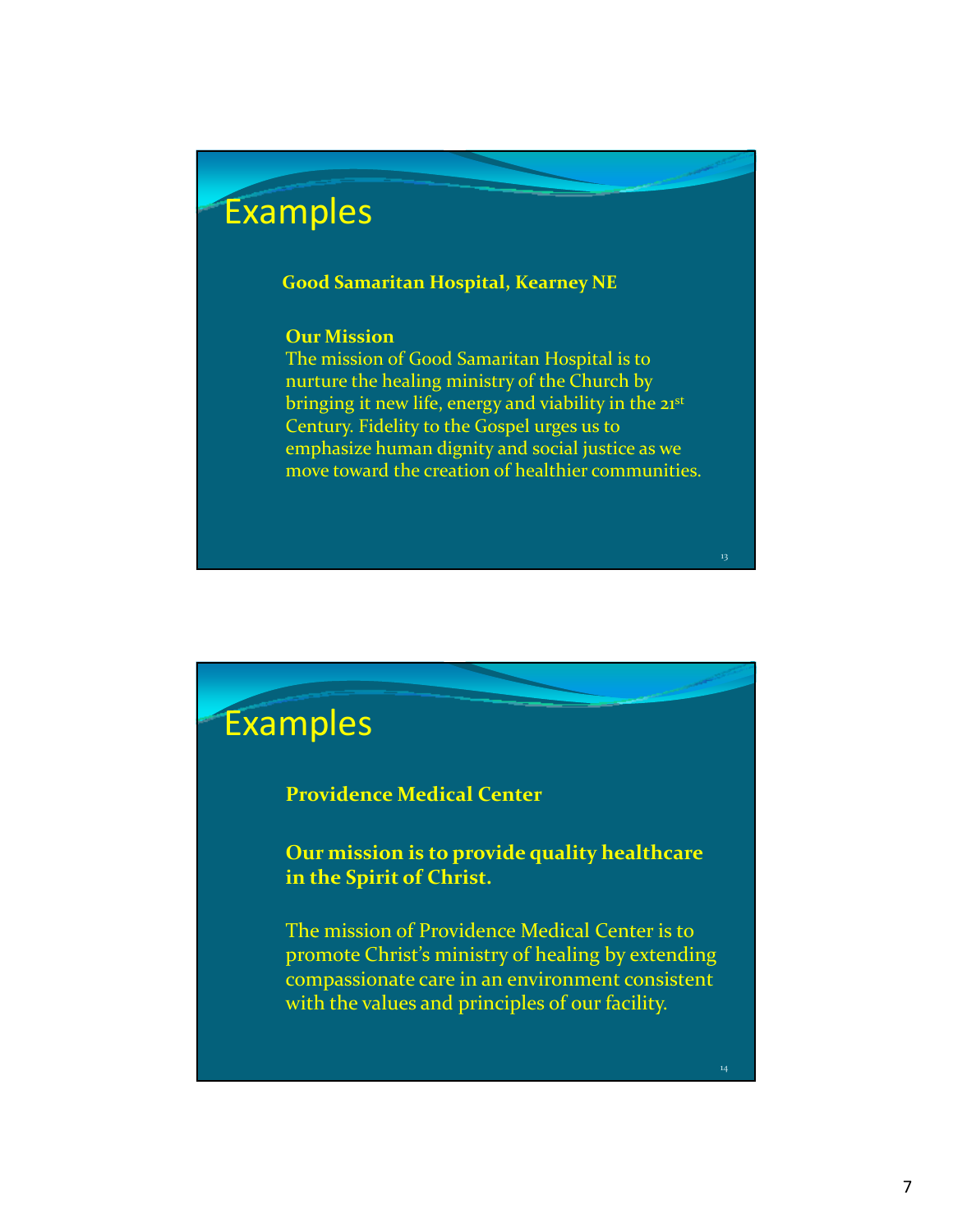

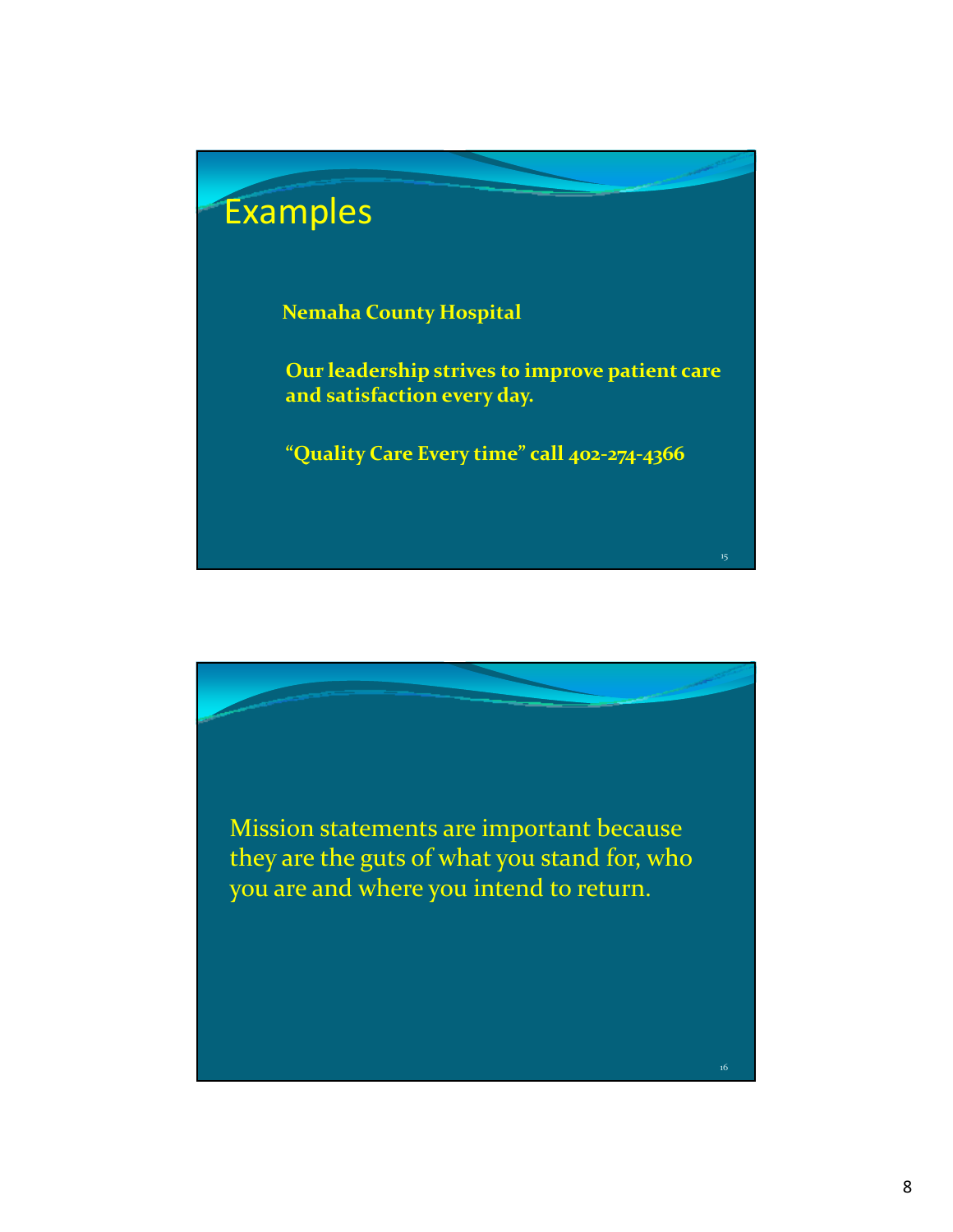# A COOP will:

- Enable the hospital to operate with a significantly reduced workforce
- Diminished resources
- Diminished building capacity/capability

17

18

## A COOP should include:

- Risk assessment
- Essential Functions\*
- Information Technology
- Authorities and References
- Concept of operations
- Activation and Relocation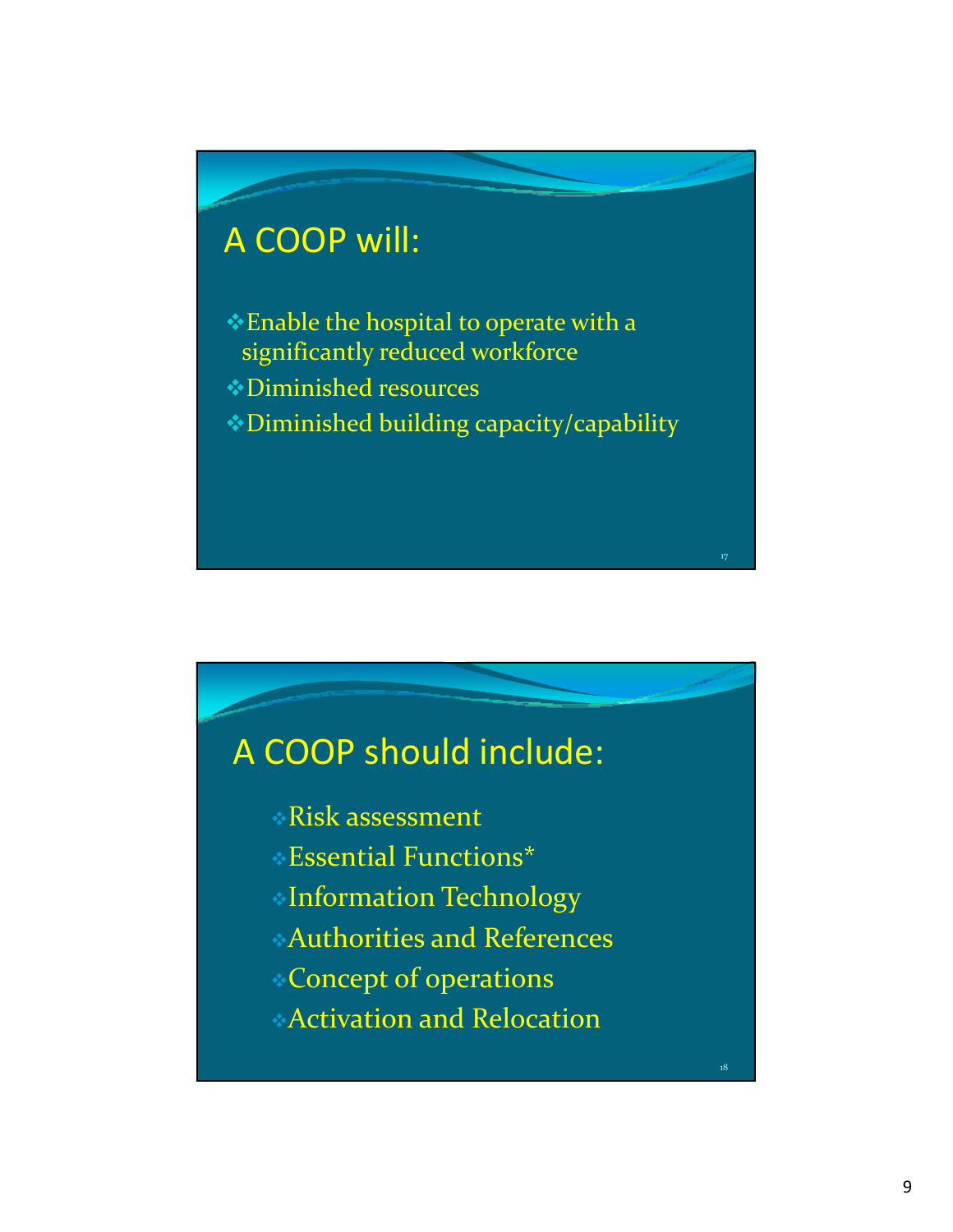

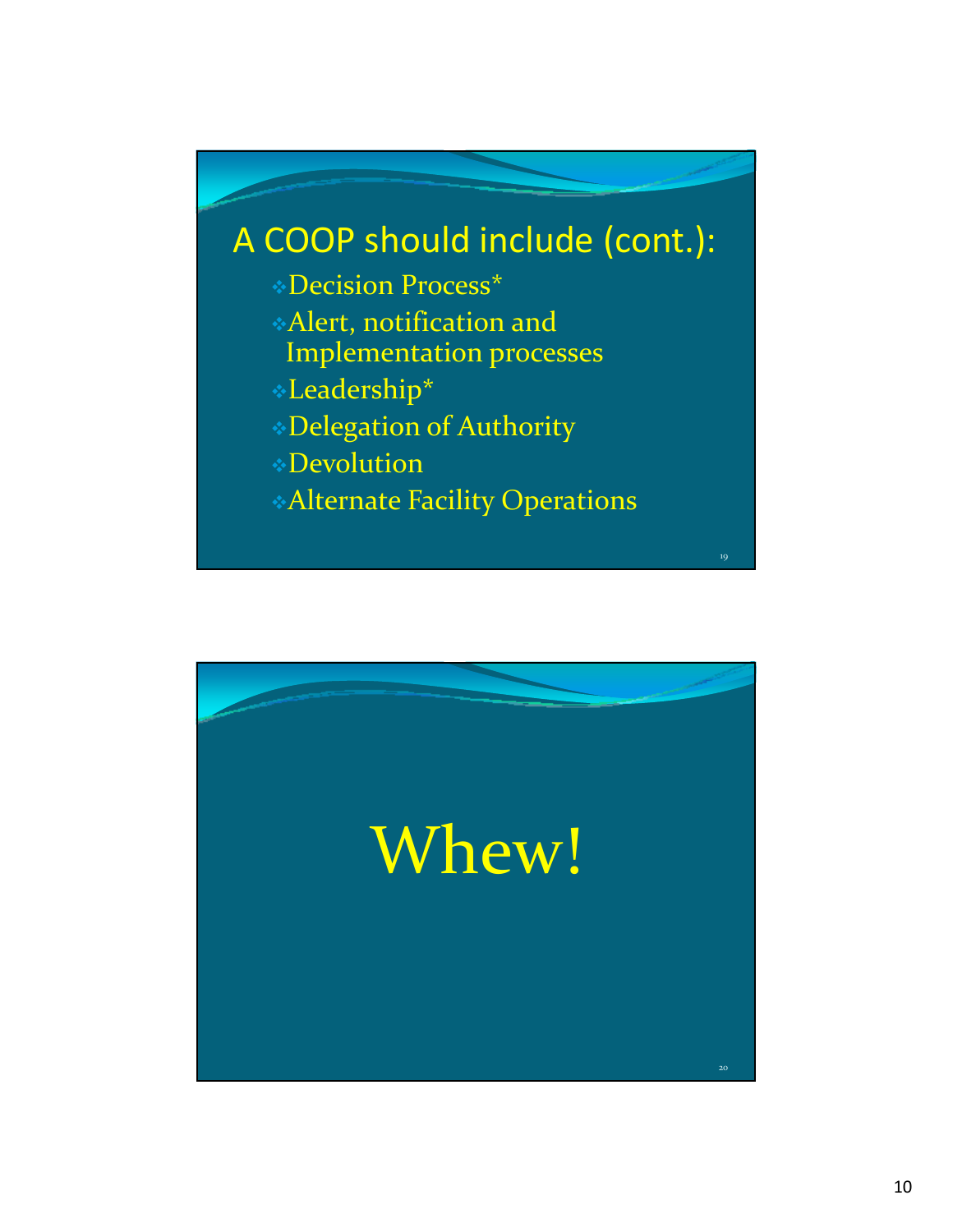

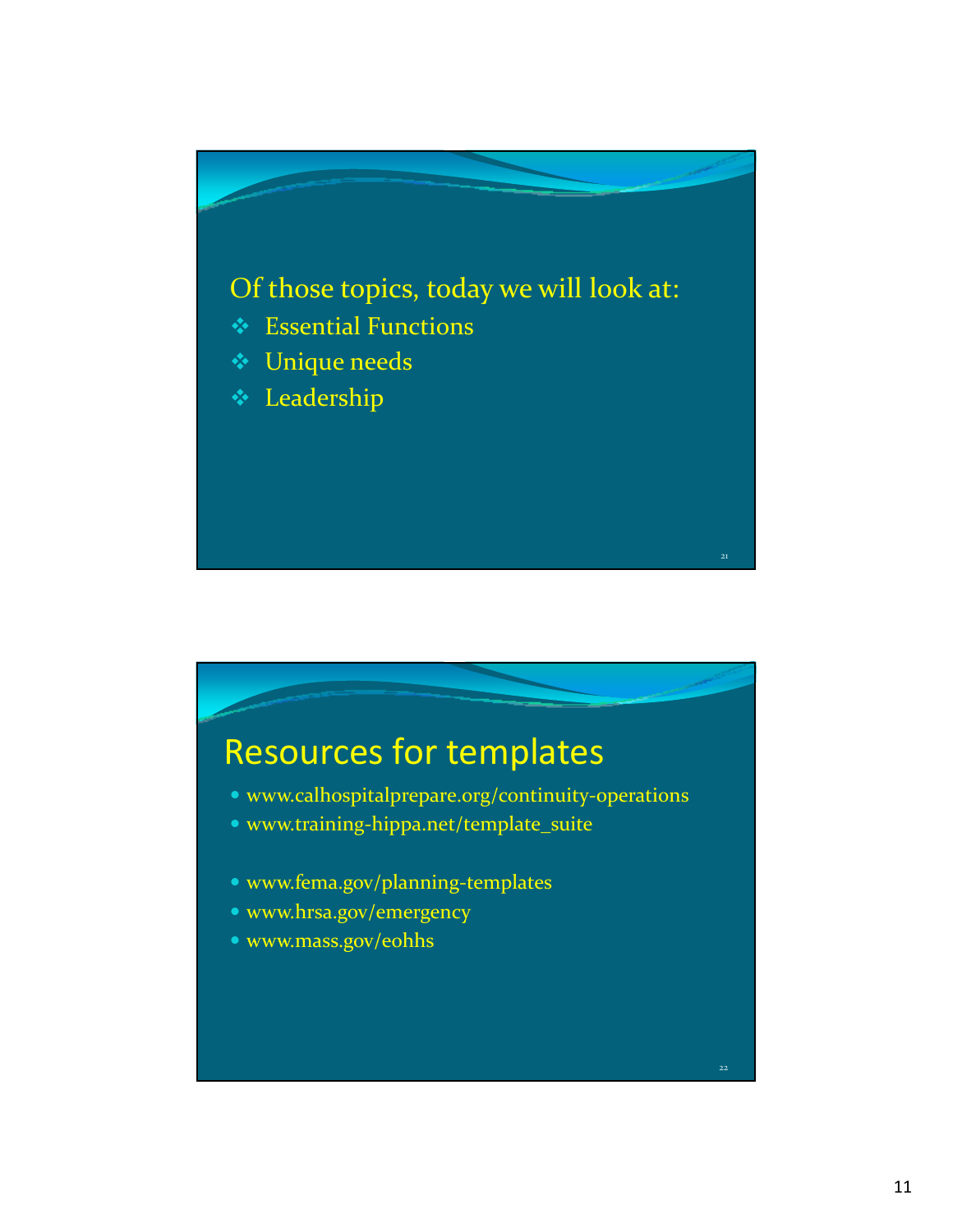

- What are your essential services?
- Who are your essential partners?
- What are the unique needs of small hospitals?
- What are the unique strengths of small hospitals?

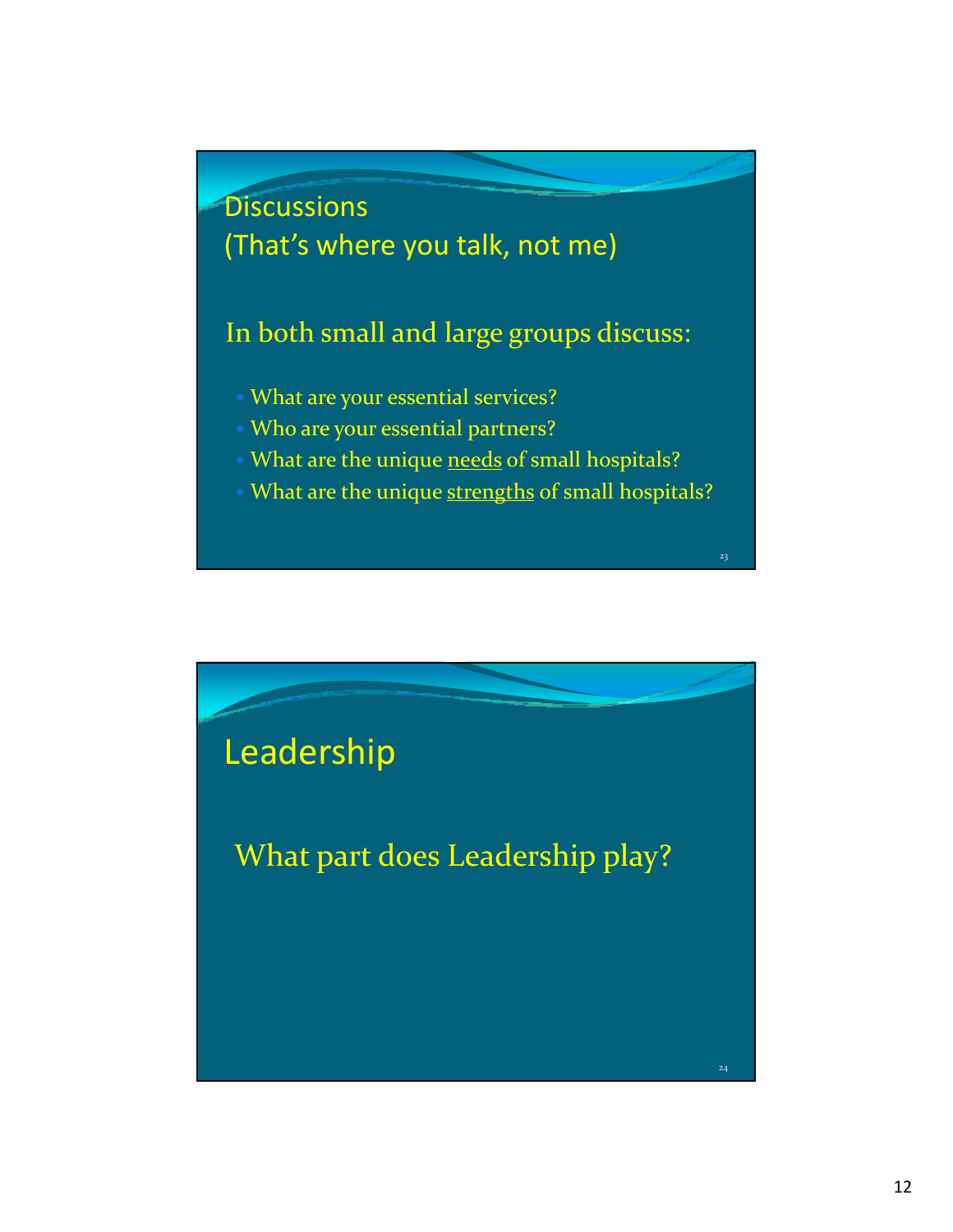# Leadership

Group discussion: 1) What are the personality traits of someone you LIKE?

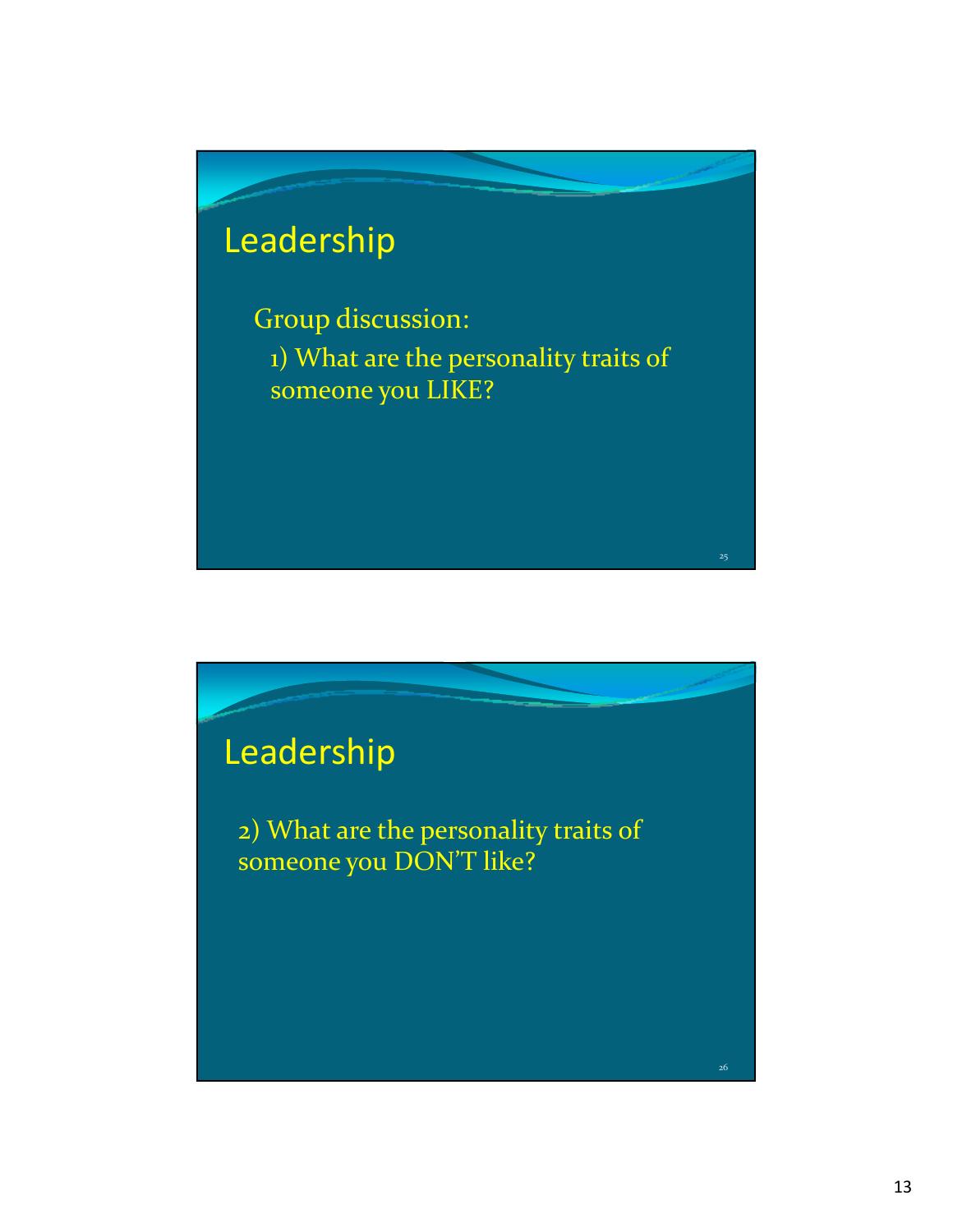